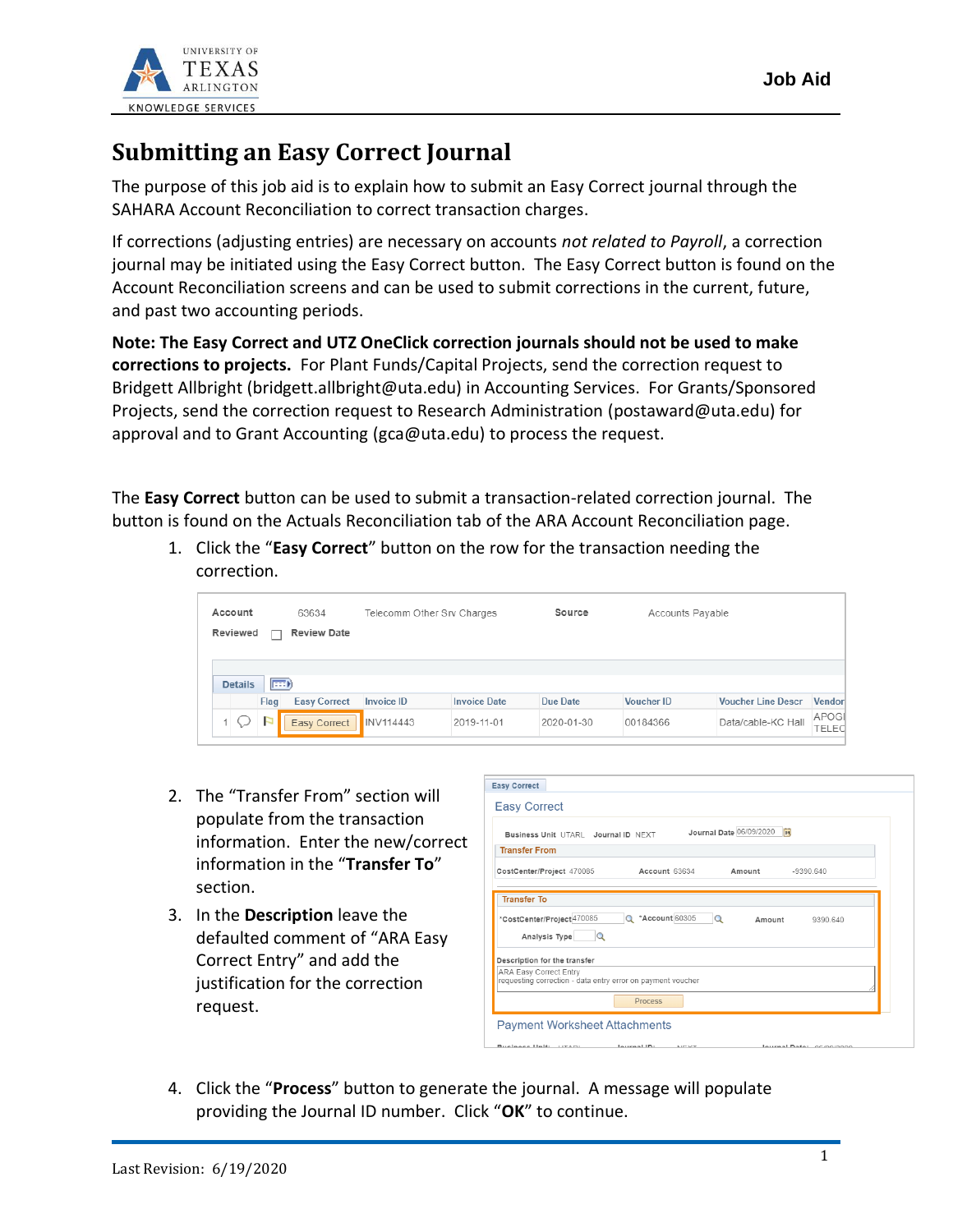

| Message                                                                                                                                       |
|-----------------------------------------------------------------------------------------------------------------------------------------------|
| JOURNAL ID: 0000445718 IS CREATED. PLEASE ATTACH DOCUMENTATION BY CLICKING ADD.<br>ATTACHMENT AND CLICK ON SAVE AND NAVIGATE TO IDT TO SUBMIT |
|                                                                                                                                               |

- 5. Add an attachment to the journal using the "**Add Attachment**" button. The attachment should include:
	- a. Departmental approvals or the request from the approver
	- b. The Transaction Type and the Reference number (i.e. Payment Voucher 123456)
	- c. The reason for the correction.
	- d. Any special considerations for the adjustment (i.e. partial corrections).
	- e. The amount of the correction.
	- f. The incorrect and the correct Cost Center to be charged/credited.
	- g. The incorrect and the correct General Ledger Account to be charged/credited.
- 6. Once the journal has been generated and the attachment has been added, click the "**Save and Navigate to COR Journal to Submit**" button. This will go directly to the Journal screen for the correction journal.

| pequesting correction - data entry error on payment voucher                                                                                   | Process                     |                      |                          |      |                                   |                           |                          |
|-----------------------------------------------------------------------------------------------------------------------------------------------|-----------------------------|----------------------|--------------------------|------|-----------------------------------|---------------------------|--------------------------|
| <b>Payment Worksheet Attachments</b>                                                                                                          |                             |                      |                          |      |                                   |                           |                          |
| Business Unit: UTARL                                                                                                                          | Journal ID:<br>0000445718   |                      | Journal Date: 06/09/2020 |      |                                   |                           |                          |
| <b>Details</b>                                                                                                                                | name of uploaded attachment |                      |                          |      | Personalize   Find   View All   2 | First 4 1 of 1 D Last     |                          |
| <b>File Name</b>                                                                                                                              |                             | Show to<br>Approver? | <b>Description</b>       | User | Name                              | Date/Time<br><b>Stamp</b> |                          |
| ARA Journal Correction Email.pdf                                                                                                              |                             | $\checkmark$         |                          |      |                                   |                           | $\overline{\phantom{a}}$ |
| Adding large attachments can take some time to upload, therefore, it is advisable to save the transaction<br>before adding large attachments. |                             |                      |                          |      |                                   |                           |                          |

7. Here, select "**Edit Journal**" for the Process and click the "**Process**" button. A message will populate stating that the journal has been saved. Click "**OK**" to continue.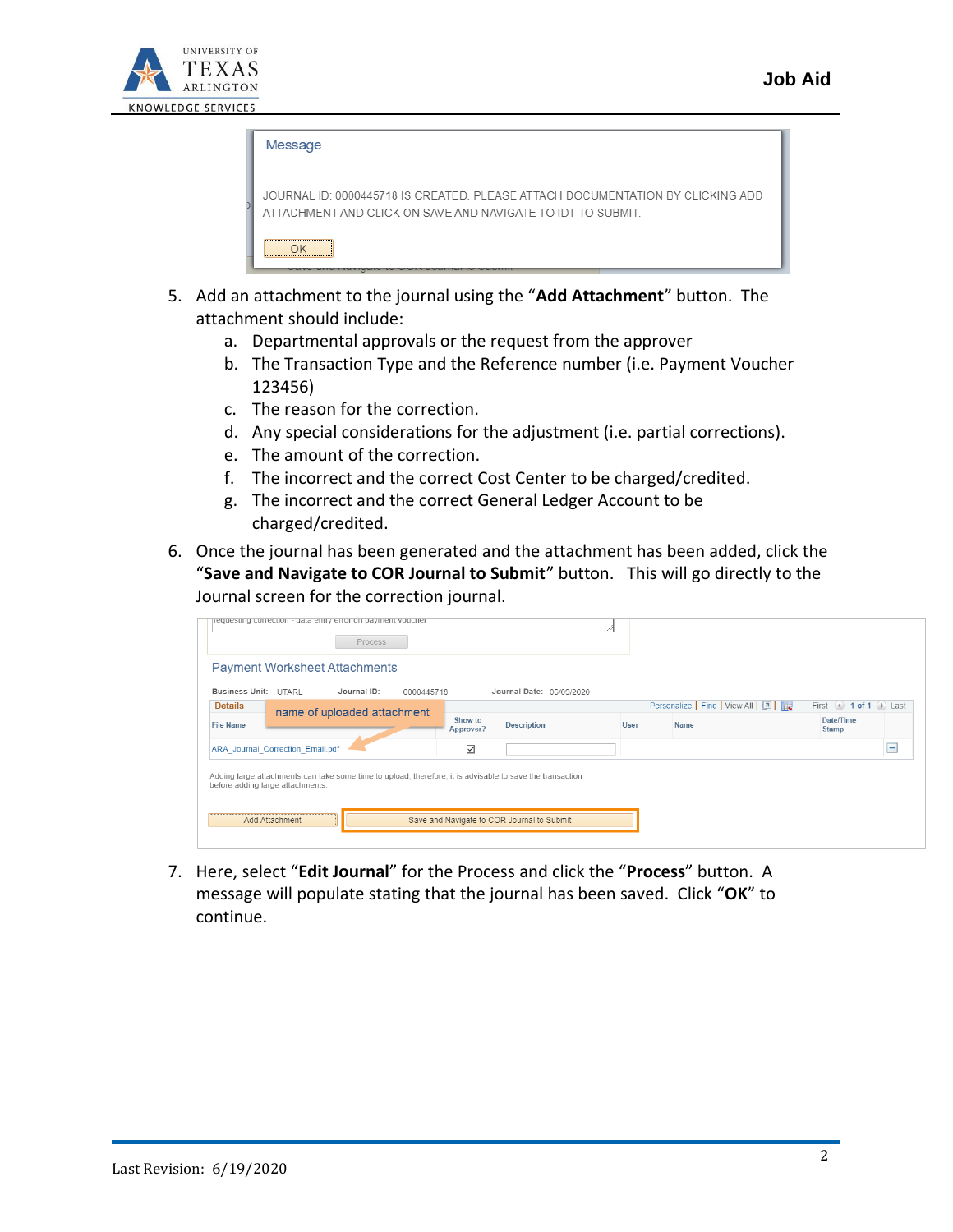

| < asy Correct                      |                      |                                                        |                       |                     | <b>Create/Update Journal Entries</b> |                         |                      |                      |                                   |                       | 谷           | $\left( \quad \right)$                  | $\equiv$<br>Ω | $\circledcirc$ |
|------------------------------------|----------------------|--------------------------------------------------------|-----------------------|---------------------|--------------------------------------|-------------------------|----------------------|----------------------|-----------------------------------|-----------------------|-------------|-----------------------------------------|---------------|----------------|
| Header                             | Lines                | <b>Totals</b><br>Errors                                | Approval              |                     |                                      |                         |                      |                      |                                   |                       |             | New Window   Help   Personalize Page    |               |                |
|                                    | Unit UTARL           |                                                        | Journal ID 0000445718 |                     |                                      |                         | Date 06/09/2020      |                      |                                   |                       | Errors Only |                                         |               |                |
|                                    | <b>Template List</b> |                                                        | Search Criteria       |                     |                                      |                         | <b>Change Values</b> |                      |                                   |                       |             |                                         |               |                |
|                                    |                      | Inter/IntraUnit                                        | *Process Edit Journal |                     |                                      | Process<br>$\checkmark$ |                      |                      |                                   | 国 全<br>工 工<br>Line 10 |             |                                         |               |                |
| $\equiv$ Lines                     |                      |                                                        |                       |                     |                                      |                         |                      |                      |                                   |                       |             | Personalize   Find   2                  |               |                |
| Select                             | Line                 | *Unit                                                  | SpeedType             | <b>Account</b>      | <b>Cost Center</b>                   | Project                 |                      | Fund                 | Dept                              | <b>Function</b>       |             | <b>PC Bus Unit</b>                      | Activ         |                |
| $\Box$                             | $\mathbf{1}$         | <b>UTARL</b><br>$\alpha$                               |                       | Q 63634<br>$\Omega$ | 470085                               |                         | $\alpha$             | $4200$ <sup>Q</sup>  | 315203 Q                          | 500                   | Q           | $\circ$                                 |               |                |
| $\Box$                             | $\overline{2}$       | UTARL<br>$\alpha$                                      |                       | Q 60305<br>$\alpha$ | 470085<br>$\Omega$                   |                         | $\alpha$             | $4200$ <sup>Q</sup>  | 315203 Q                          | 500                   | $\alpha$    | $\mathsf Q$                             |               |                |
|                                    |                      | $\, < \,$                                              |                       |                     |                                      |                         |                      |                      |                                   |                       |             |                                         | $\rightarrow$ |                |
| Lines to add                       |                      | $\overline{\phantom{a}}$<br>$\equiv$<br>$\overline{+}$ |                       |                     |                                      |                         |                      |                      |                                   |                       |             |                                         |               |                |
| $\overline{\phantom{a}}$ Totals    |                      |                                                        |                       |                     |                                      |                         |                      |                      | Personalize   Find   View All   2 |                       |             | First $\bigcirc$ 1 of 1 $\bigcirc$ Last |               |                |
| Unit                               |                      | <b>Total Lines</b>                                     |                       | <b>Total Debits</b> |                                      |                         |                      | <b>Total Credits</b> |                                   | <b>Journal Status</b> |             | <b>Budget Status</b>                    |               |                |
| UTARL                              | $\overline{2}$       |                                                        |                       | 9,390.64            |                                      | 9,390.64                |                      |                      |                                   | T                     |             | N                                       |               |                |
| $\left  \overline{ } \right $ Save |                      | <b>E</b> Notify<br>Return to Search                    | <b>C</b> Refresh      |                     |                                      |                         |                      |                      |                                   | $\Box$ Add            |             | <b>四</b> Update/Display                 |               |                |

- 8. A second message will populate asking to wait for confirmation that the Edit process has completed. Click "**Yes**" to wait for the process to be completed.
- 9. Once the process is completed and the journal has both a Journal and Budget status of "V" for Valid, select the Process "**Submit Journal**" and click the "**Process**" button. This will submit the journal for Accounting Services approval.

| < asy Correct                   |                      |                                                  |                         |                               |                    | <b>Create/Update Journal Entries</b> |                                   | ☎                       |                       | Ξ                                    |               |  |
|---------------------------------|----------------------|--------------------------------------------------|-------------------------|-------------------------------|--------------------|--------------------------------------|-----------------------------------|-------------------------|-----------------------|--------------------------------------|---------------|--|
| Header                          | Lines                | <b>Totals</b><br>Errors                          | Approval                |                               |                    |                                      |                                   |                         |                       | New Window   Help   Personalize Page |               |  |
|                                 | Unit UTARL           |                                                  | Journal ID 0000445718   |                               |                    | Date 06/09/2020                      |                                   |                         | Errors Only           |                                      |               |  |
|                                 | <b>Template List</b> |                                                  | Search Criteria         |                               |                    |                                      | <b>Change Values</b>              |                         |                       |                                      |               |  |
|                                 |                      | Inter/IntraUnit                                  | *Process Submit Journal |                               |                    | $\checkmark$                         | Process                           | 国全<br>工 工<br>10<br>Line |                       |                                      |               |  |
| $\equiv$ Lines                  |                      |                                                  |                         |                               |                    |                                      |                                   |                         |                       | Personalize   Find   2               |               |  |
| Select                          | Line                 | *Unit                                            | SpeedType               | Account                       | <b>Cost Center</b> | Project                              | Fund                              | Dept                    | Function              | <b>PC Bus Unit</b>                   | <b>Activ</b>  |  |
| п                               | $\overline{1}$       | UTARL<br>$\alpha$                                |                         | $\alpha$<br>63634<br>$\alpha$ | 470085<br>$\circ$  | $\alpha$                             | $4200$ $\alpha$                   | $315203$ $Q$            | 500<br>$\alpha$       | $\alpha$                             |               |  |
| □                               | $\overline{2}$       | UTARL<br>$\alpha$                                |                         | $\alpha$<br>60305<br>$\alpha$ | 470085<br>$\Omega$ | $\alpha$                             | $4200$ $\mathbf{Q}$               | 315203 Q                | 500<br>$\alpha$       | $\Omega$                             |               |  |
|                                 |                      | $\langle$                                        |                         |                               |                    |                                      |                                   |                         |                       |                                      | $\rightarrow$ |  |
| Lines to add                    |                      | $\overline{\mathbb{R}}$<br>$\overline{+}$<br>$=$ |                         |                               |                    |                                      |                                   |                         |                       |                                      |               |  |
| $\overline{\phantom{a}}$ Totals |                      |                                                  |                         |                               |                    |                                      | Personalize   Find   View All   2 |                         |                       | First 4 1 of 1 D Last                |               |  |
| Unit                            |                      | <b>Total Lines</b>                               |                         | <b>Total Debits</b>           |                    | <b>Total Credits</b>                 |                                   |                         | <b>Journal Status</b> | <b>Budget Status</b>                 |               |  |
| UTARL                           | $\overline{2}$       |                                                  |                         | 9,390.64                      |                    |                                      |                                   | 9,390.64                | V                     | $\vee$                               |               |  |
| $\Box$ Save                     | কি                   | $\boxed{\equiv}$ Notify<br>Return to Search      | <b>C</b> Refresh        |                               |                    |                                      |                                   |                         | $\Box$ Add            | <b>週</b> Update/Display              |               |  |
|                                 |                      | Header   Lines   Totals   Errors   Approval      |                         |                               |                    |                                      |                                   |                         |                       |                                      |               |  |

Once the journal is fully approved, it will be reviewed and, if approved, posted by Accounting Services.

10. To return to the Account Reconciliation page, click browser tab for the ARA – Accounts Reconciliation. As long as all data has been saved and or the journal submitted, the ID Transfer and Create/Update Journal Entry browser tabs can be closed.